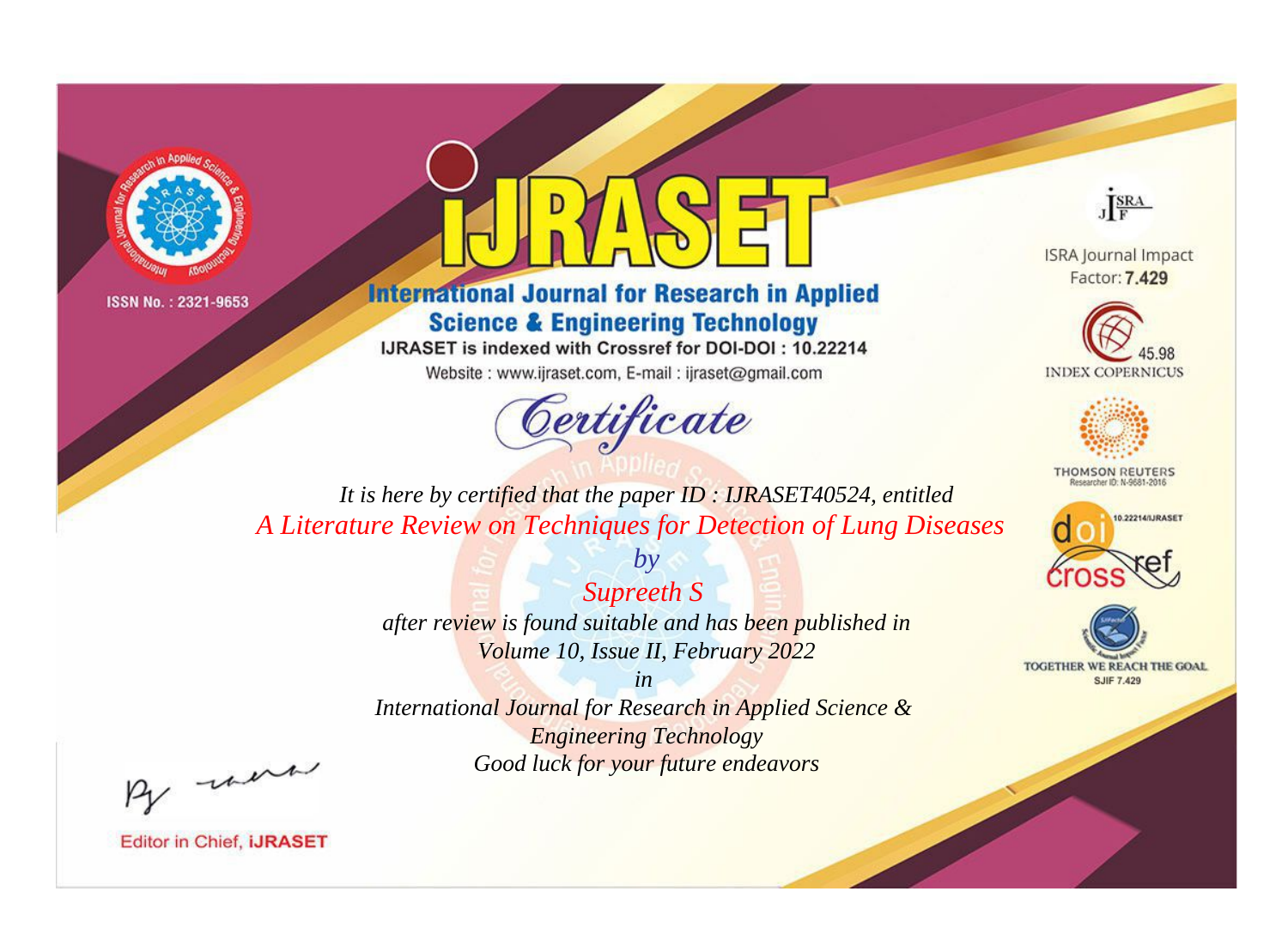



**International Journal for Research in Applied Science & Engineering Technology** 

IJRASET is indexed with Crossref for DOI-DOI: 10.22214

Website: www.ijraset.com, E-mail: ijraset@gmail.com



JERA

**ISRA Journal Impact** Factor: 7.429





**THOMSON REUTERS** 



TOGETHER WE REACH THE GOAL **SJIF 7.429** 

It is here by certified that the paper ID: IJRASET40524, entitled A Literature Review on Techniques for Detection of Lung Diseases

> Moiz Ahmed Khan after review is found suitable and has been published in Volume 10, Issue II, February 2022

 $b\nu$ 

 $in$ International Journal for Research in Applied Science & **Engineering Technology** Good luck for your future endeavors

By morn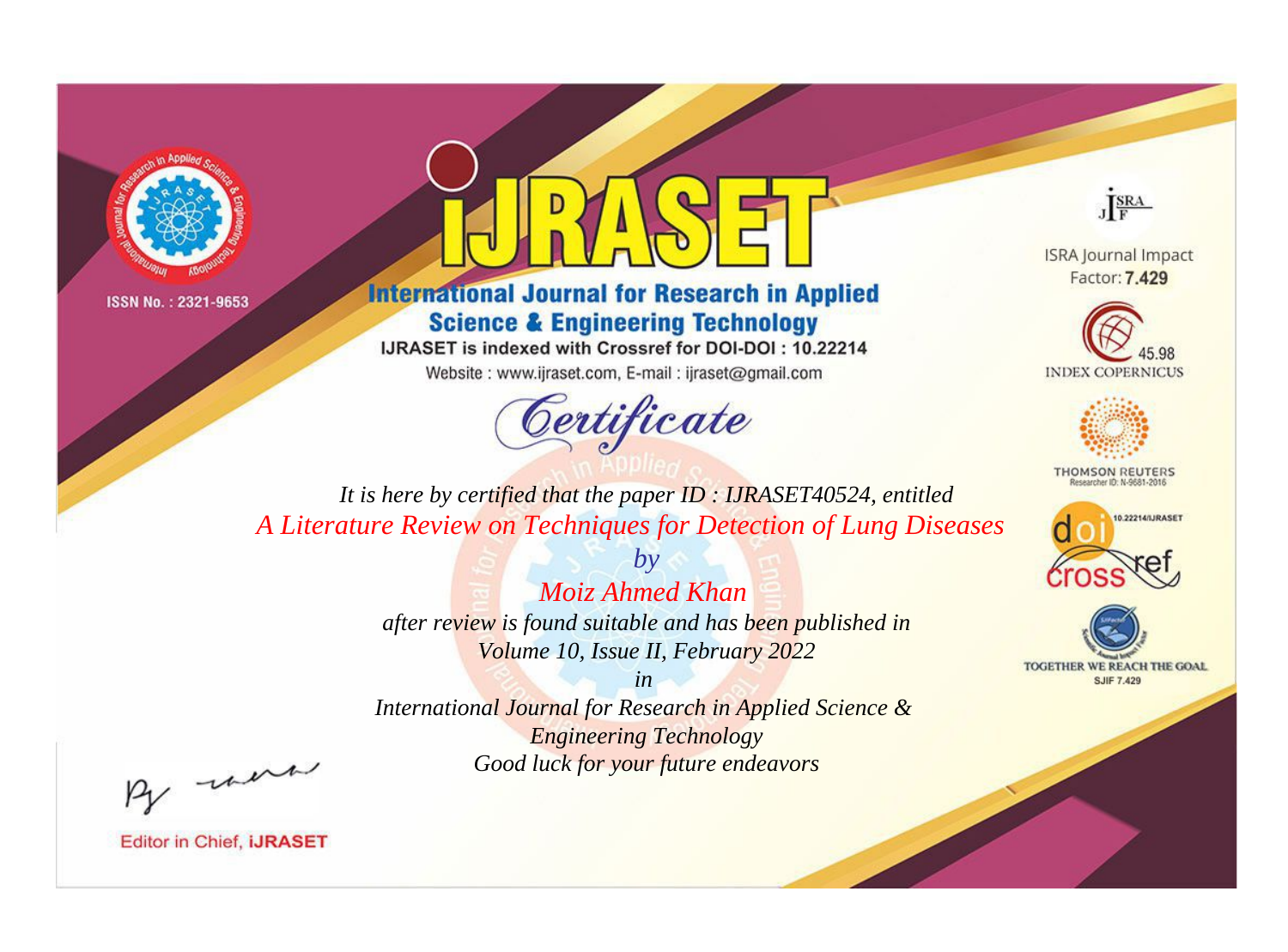



**International Journal for Research in Applied Science & Engineering Technology** 

IJRASET is indexed with Crossref for DOI-DOI: 10.22214

Website: www.ijraset.com, E-mail: ijraset@gmail.com



JERA

**ISRA Journal Impact** Factor: 7.429





**THOMSON REUTERS** 



TOGETHER WE REACH THE GOAL **SJIF 7.429** 

It is here by certified that the paper ID: IJRASET40524, entitled A Literature Review on Techniques for Detection of Lung Diseases

> Sri Krishnan K L after review is found suitable and has been published in Volume 10, Issue II, February 2022

 $h\nu$ 

 $in$ International Journal for Research in Applied Science & **Engineering Technology** Good luck for your future endeavors

By morn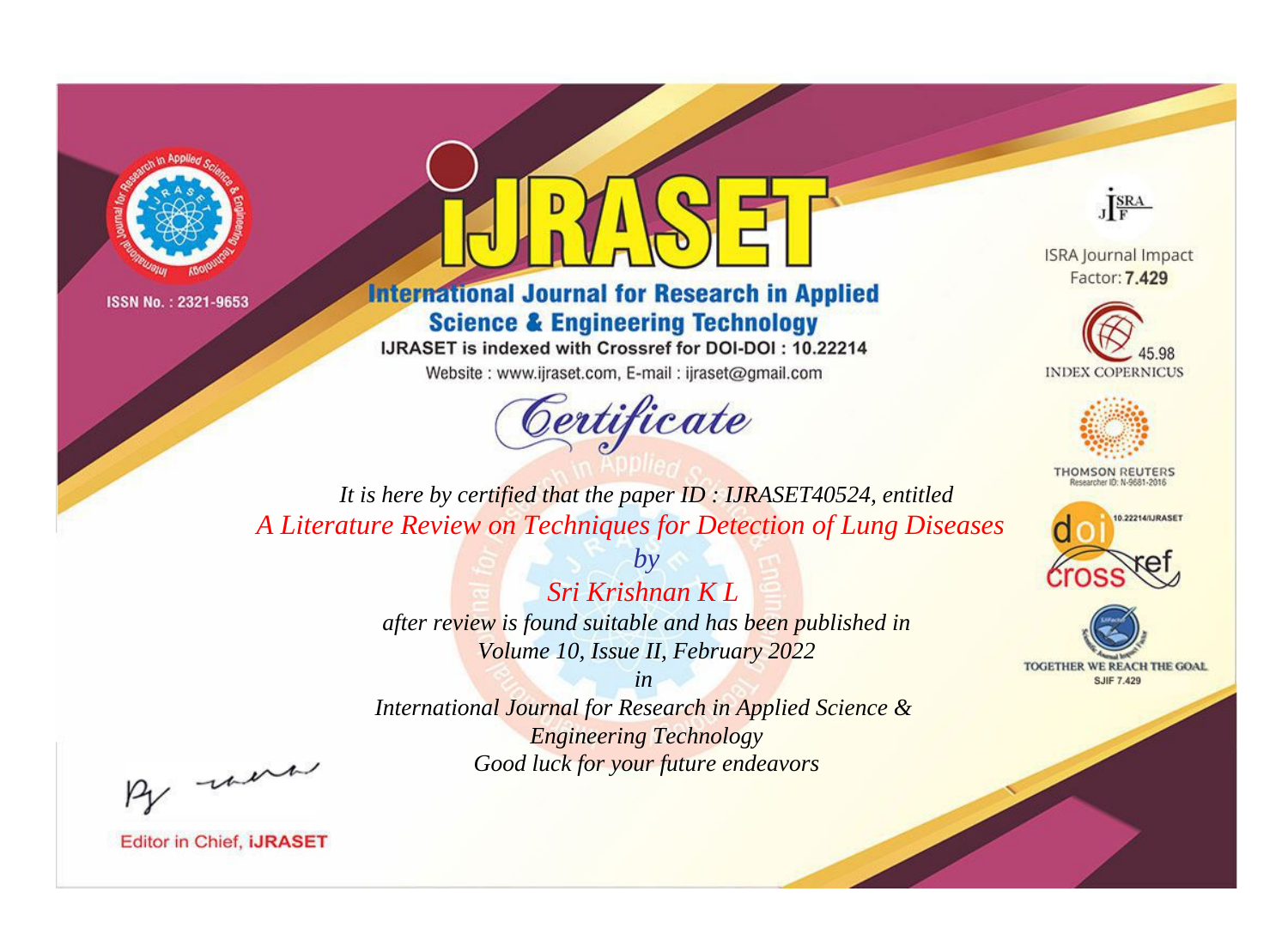



**International Journal for Research in Applied Science & Engineering Technology** 

IJRASET is indexed with Crossref for DOI-DOI: 10.22214

Website: www.ijraset.com, E-mail: ijraset@gmail.com



JERA

**ISRA Journal Impact** Factor: 7.429





**THOMSON REUTERS** 



TOGETHER WE REACH THE GOAL **SJIF 7.429** 

It is here by certified that the paper ID: IJRASET40524, entitled A Literature Review on Techniques for Detection of Lung Diseases

> $b\nu$ Prof. Chetan Umadi after review is found suitable and has been published in Volume 10, Issue II, February 2022

 $in$ International Journal for Research in Applied Science & **Engineering Technology** Good luck for your future endeavors

By morn